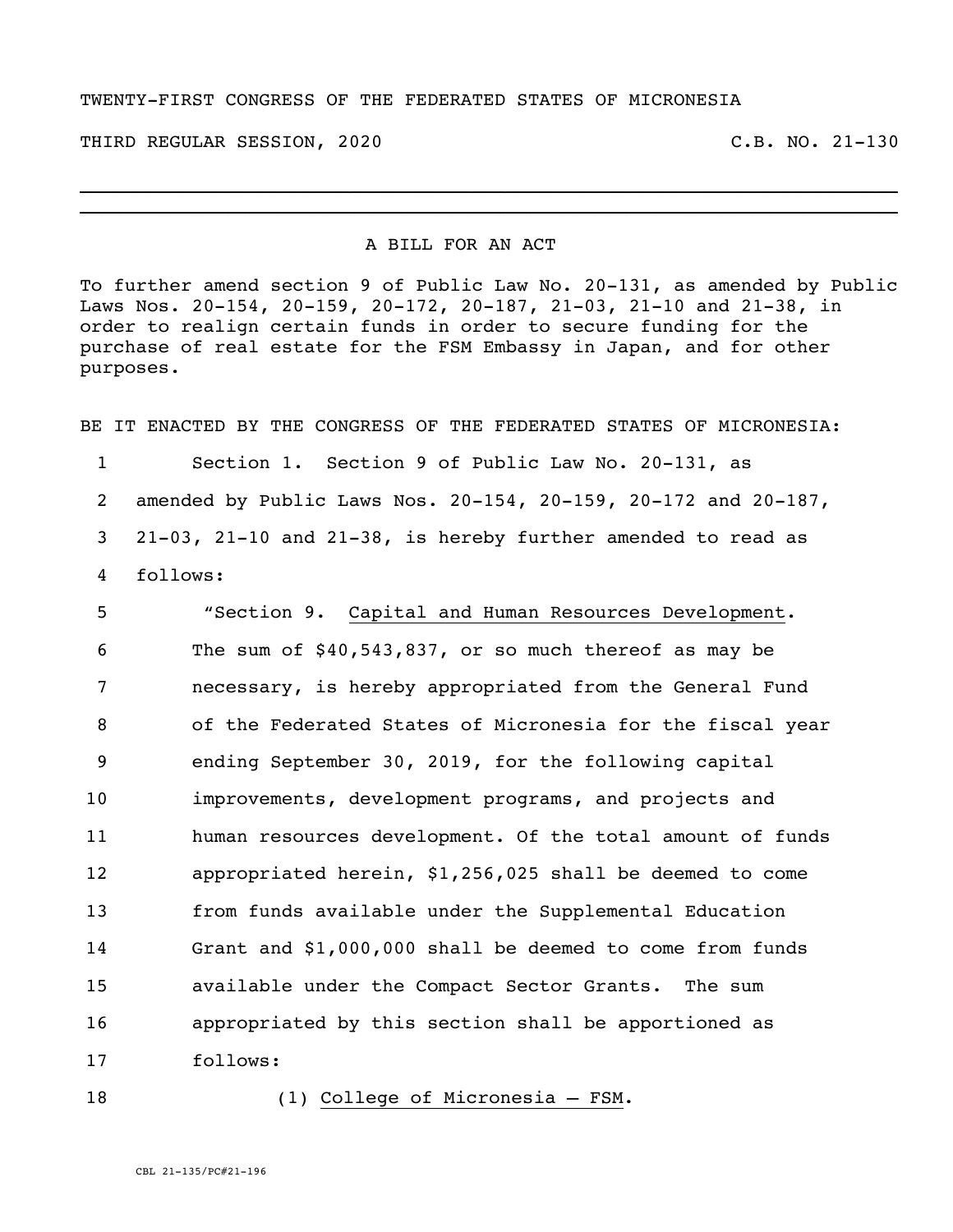| $\mathbf{1}$   | (a) College of Micronesia-FSM $$4,050,000$     |
|----------------|------------------------------------------------|
| $\overline{2}$ | (b) FSM Fisheries and Maritime                 |
| 3              | Institute $(FMI)$ 875,611                      |
| 4              | (c) College of Micronesia-FSM SEG              |
| 5              | Funding  689,948                               |
| 6              | (d) COM-FSM Building Infrastructure            |
| 7              | Project<br>$-0-$                               |
| $\, 8$         | (e) COM-FSM Endowment Fund $316,000$           |
| 9              | (f) Outstanding tuition of current             |
| 10             | and former students with a balance of          |
| 11             | over \$50 and minimum GPA of 2.0 300,000       |
| 12             | (2) Department of Finance and Administration   |
| 13             | (a) FSM Warehouse Lease and Maintenance 40,000 |
| 14             | 15,000<br>(b) PCD Awareness and Training       |
| 15             | 50,000<br>(c) Municipal Accounting System      |
| 16             | (d) FSM Trust Fund Board Members               |
| 17             | and Secretariat Operational                    |
| 18             | $-0-$<br>Funding Support                       |
| 19             | (3) Department of Resources and Development    |
| 20             | (a) FSM Association of Chamber of              |
| 21             | Commerce/Support to COC<br>67,000              |
| 22             | 60,000<br>$(b)$ R&D SNLC                       |
| 23             | (c) National Coastal Fisheries                 |
| 24             | Monitoring Team<br>16,325                      |
| 25             | (d) Strengthening Organizational               |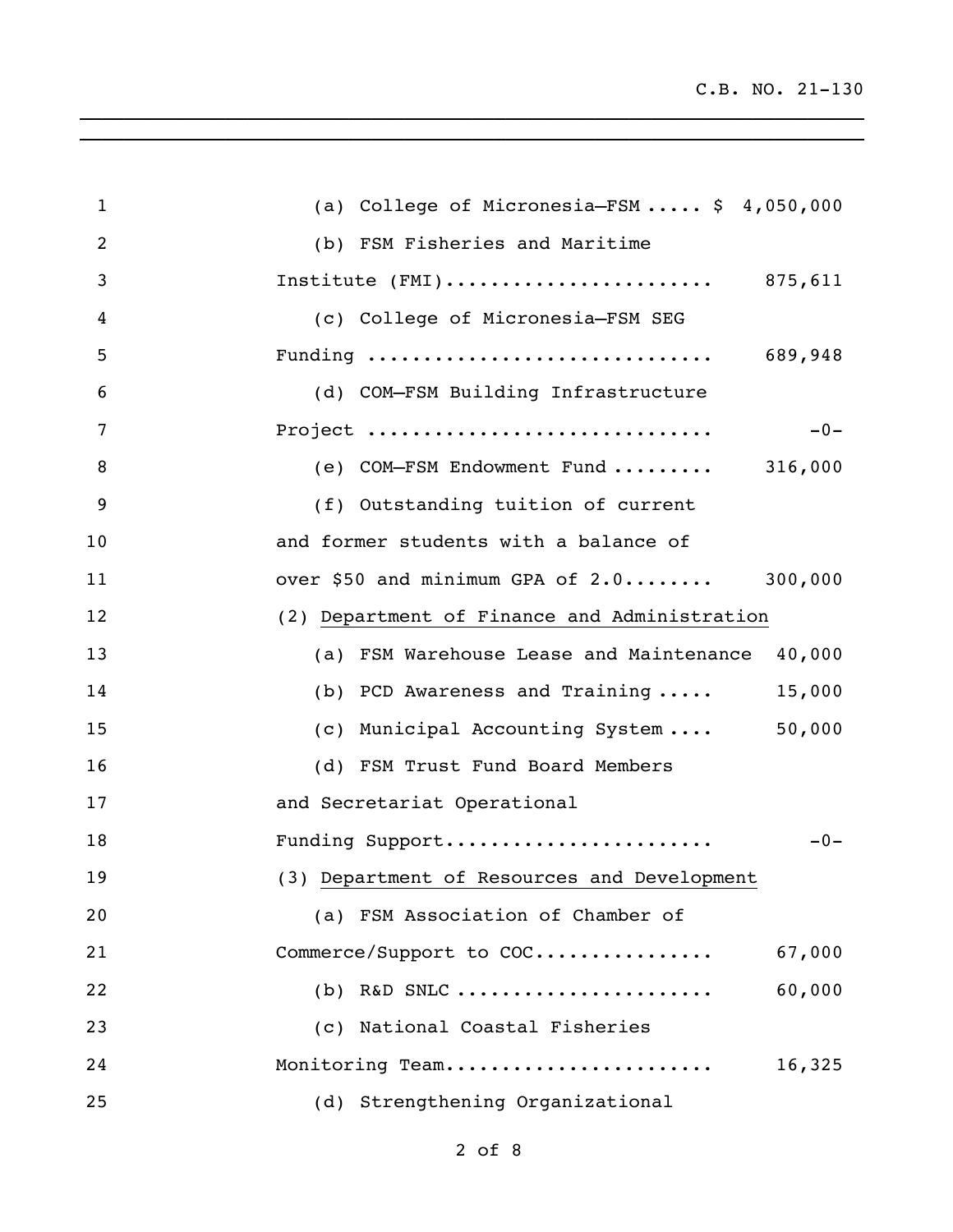| $\mathbf{1}$ | Planning, Management & Accountability       |
|--------------|---------------------------------------------|
| 2            | Capacity of National/State Private Sector   |
| 3            | Organizations in the $FSM$ \$ 42,319        |
| 4            | (e) 2018/19 Household Income and            |
| 5            | 155,000<br>Expenditure Survey               |
| 6            | (f) 2020 CPH  1,516,315                     |
| 7            | (g) Enhancing Tourism: Kosrae -             |
| 8            | subsidy to the Office of the Governor       |
| 9            | of the State of Kosrae; PROVIDED THAT,      |
| 10           | no funds shall be used for travel           |
| 11           | expenses<br>500,000                         |
| 12           | 750,000<br>(h) Enhancing Tourism: Pohnpei   |
| 13           | (i) Enhancing Tourism: Chuuk - to           |
| 14           | 750,000<br>be apportioned as follows:       |
| 15           | 230,000<br>(1) Chuuk Visitors Bureau        |
| 16           | (2) Environmental Protection                |
| 17           | Agency -Solid Waste Program<br>200,000      |
| 18           | (3) Department of Agriculture -             |
| 19           | Forestry & Conservation<br>100,000          |
| 20           | (4) Department of Marine                    |
| 21           | Resources - Watershed Protection & Invasive |
| 22           | Species Plan<br>200,000                     |
| 23           | 20,000<br>$(5)$ CWC                         |
| 24           | (j) Enhancing Tourism: Yap - to be          |
| 25           | apportioned as follows:<br>500,000          |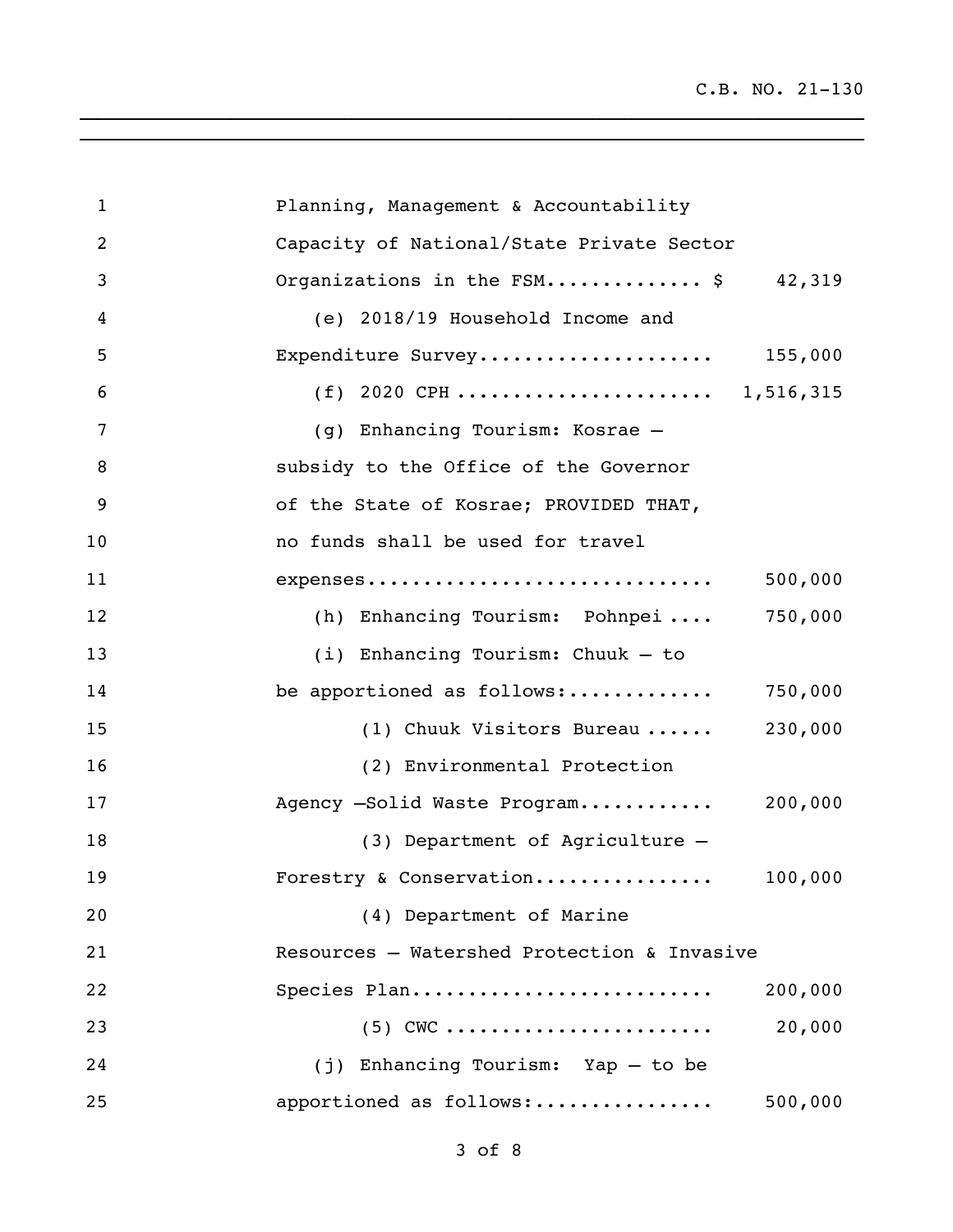C.B. NO. 21-130

| $\mathbf{1}$   | (1) Yap Chamber of Commerce $\ldots$ \$<br>50,000 |
|----------------|---------------------------------------------------|
| $\overline{2}$ | $(2)$ Airport Improvement - for                   |
| 3              | the purchase and installation of X-ray            |
| 4              | screening equipment and baggage                   |
| 5              | carousel at airport<br>450,000                    |
| 6              | (4) Department of Transportation,                 |
| 7              | Communications and Infrastructure                 |
| 8              | (a) Operation and Dry-Docking of                  |
| 9              | Caroline Voyager and Navigator 1,500,000          |
| 10             | $-0-$<br>(b) Outer Island Airports                |
| 11             | (c) FSM National Government Computer              |
| 12             | Network<br>277,420                                |
| 13             | (d) New Warehouse Building<br>200,000             |
| 14             | (e) Airport needs<br>230,000                      |
| 15             | (f) Chief Mailo Supplemental                      |
| 16             | dry-docking & repair and other needs<br>600,000   |
| 17             | 500,000<br>(g) FSMTCC (OAE $-$ IRU)               |
| 18             | (h) Telin invoices<br>340,000                     |
| 19             | (i) FSM Contribution - China Aid                  |
| 20             | Projects<br>500,000                               |
| 21             | 244,000<br>(j) To supplement back-up generator    |
| 22             | (k) Palikir Capital Complex Road                  |
| 23             | Improvement<br>300,000                            |
| 24             | (1) Micronesian Navigator (damage                 |
| 25             | repair & generator<br>157,000                     |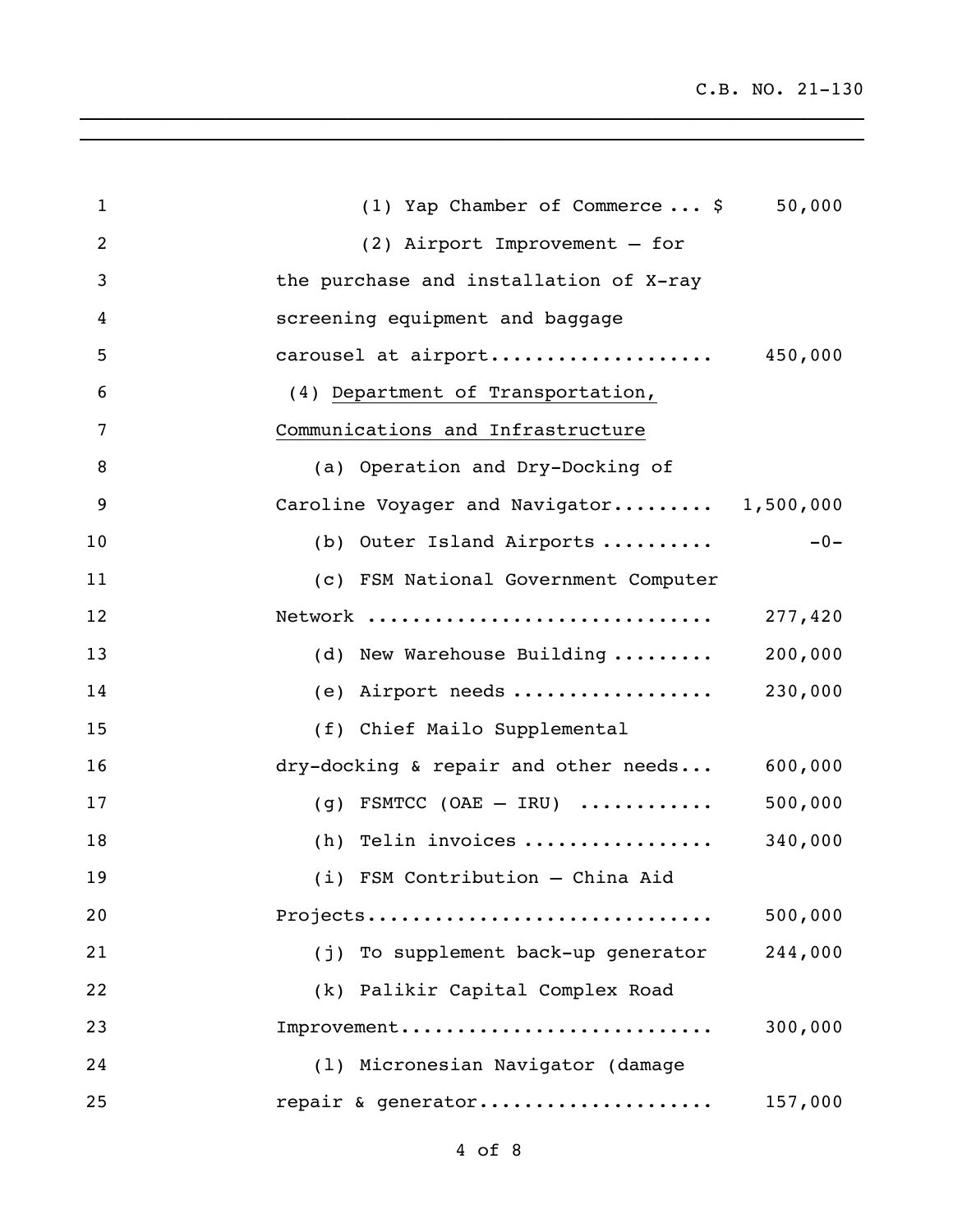| $\mathbf 1$    | (5) Department of Justice                          |
|----------------|----------------------------------------------------|
| $\overline{2}$ | (a) Anti-Human Trafficking                         |
| 3              | Enforcement, Campaign, and Investigation \$100,000 |
| 4              | (b) Victim Shelter and Services  100,000           |
| 5              | (6) Department of Environment, Climate             |
| 6              | Change and Emergency Management                    |
| 7              | (a) Fourth Disaster Risk Management                |
| 8              | Environment Conference<br>30,000                   |
| 9              | (b) National & State Table Top                     |
| 10             | Exercise<br>30,000                                 |
| 11             | (c) Outer Island Trip Assessment -                 |
| 12             | Climate Change & Disaster Risk                     |
| 13             | Management<br>80,000                               |
| 14             | (d) DECCEM-Contract GIS Survey                     |
| 15             | services-Kosrae, Chuuk & Yap 180,000               |
| 16             | (7) President's Office                             |
| 17             | (a) FSM Trust Fund  10,000,000                     |
| 18             | (8) National Election Commission Office            |
| 19             | (a) Voter ID Card and New Voter                    |
| 20             | Registration Project<br>242,322                    |
| 21             | (9) Department of Health and Social Affairs        |
| 22             | (a) Histo Pathologist<br>58,000                    |
| 23             | 58,000<br>Food/Water lab<br>(b)                    |
| 24             | $-0-$<br>Medical Team<br>(C)                       |
| 25             | (d) Doctors: Foundation Project<br>$-0-$           |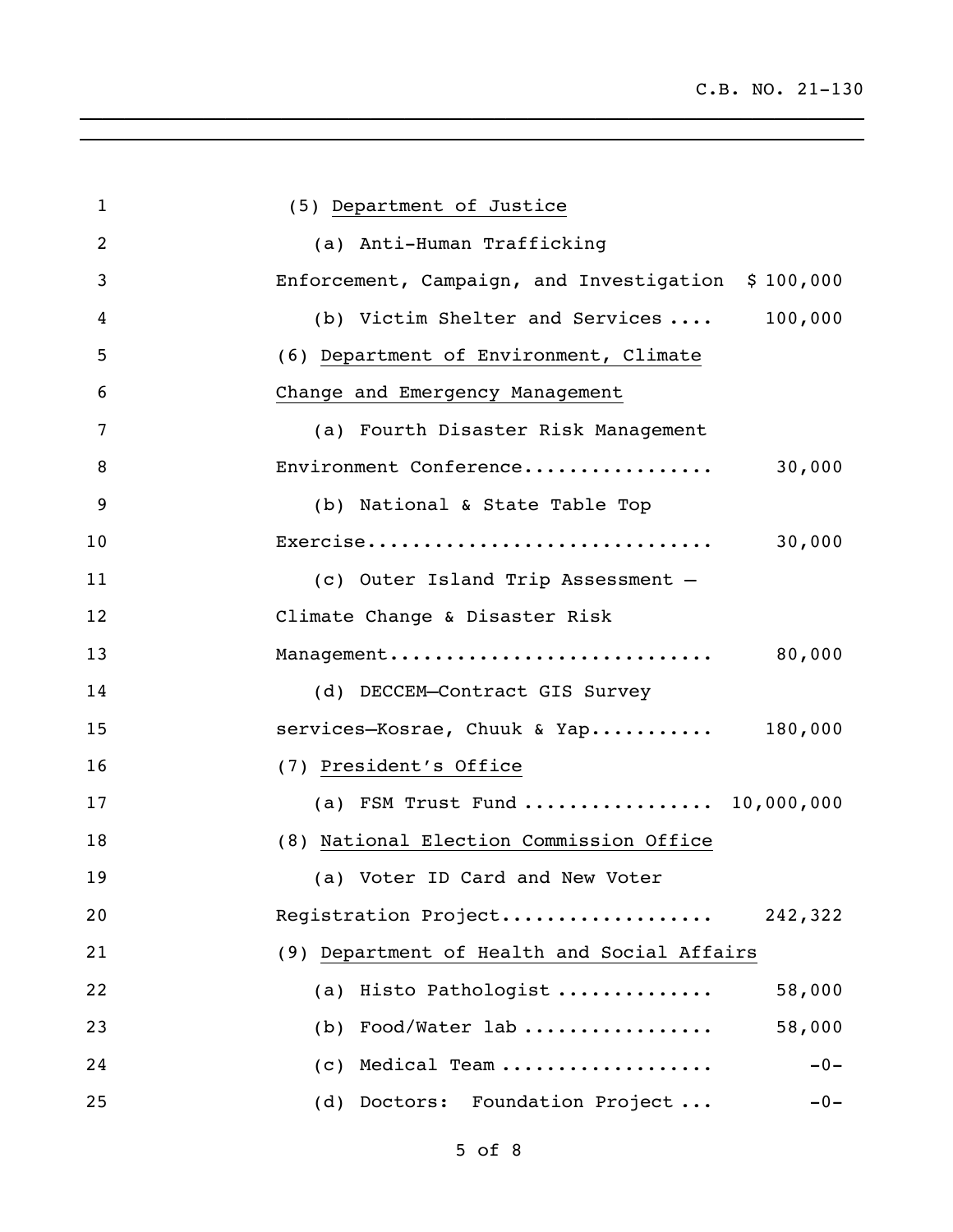| $\mathbf{1}$   | (e) MOE-BHWP Med \$ 22,200                        |
|----------------|---------------------------------------------------|
| $\overline{2}$ | (f) Electronic Health Record                      |
| 3              | System<br>150,000                                 |
| 4              | 110,000<br>(g) Rheumatic Heart Program            |
| 5              | (h) Private Room Facilities at                    |
| 6              | Pohnpei Hospital<br>450,000                       |
| 7              | (i) Support to Yap State for Dengue               |
| 8              | Outbreak and State of Health Crisis 300,000       |
| 9              | (10) Department of Education                      |
| 10             | (a) NDOE Year 3 Project (SEG) $\cdots$<br>566,077 |
| 11             | 200,000<br>(b) School Accreditation               |
| 12             | (c) Teacher Certification Project<br>168,000      |
| 13             | (d) Development Quality  82,650                   |
| 14             | (11) Department of Foreign Affairs                |
| 15             | (a) FSM Embassy in Suva, Fiji                     |
| 16             | Residence<br>300,000                              |
| 17             | (b) Purchase of Ambassador's Residence            |
| 18             | Washington D.C 1,500,000                          |
| 19             | $(b)$ (e) Down-payment for the purchase           |
| 20             | of facility to house FSM Embassy in               |
| 21             | Tokyo, Japan [3,000,000] 4,500,000                |
| 22             | $(12)$ NORMA                                      |
| 23             | (a) Commemoration of World Tuna                   |
| 24             | Day 2019<br>25,000                                |
| 25             | 80,000<br>$(b)$ FFC Meetings                      |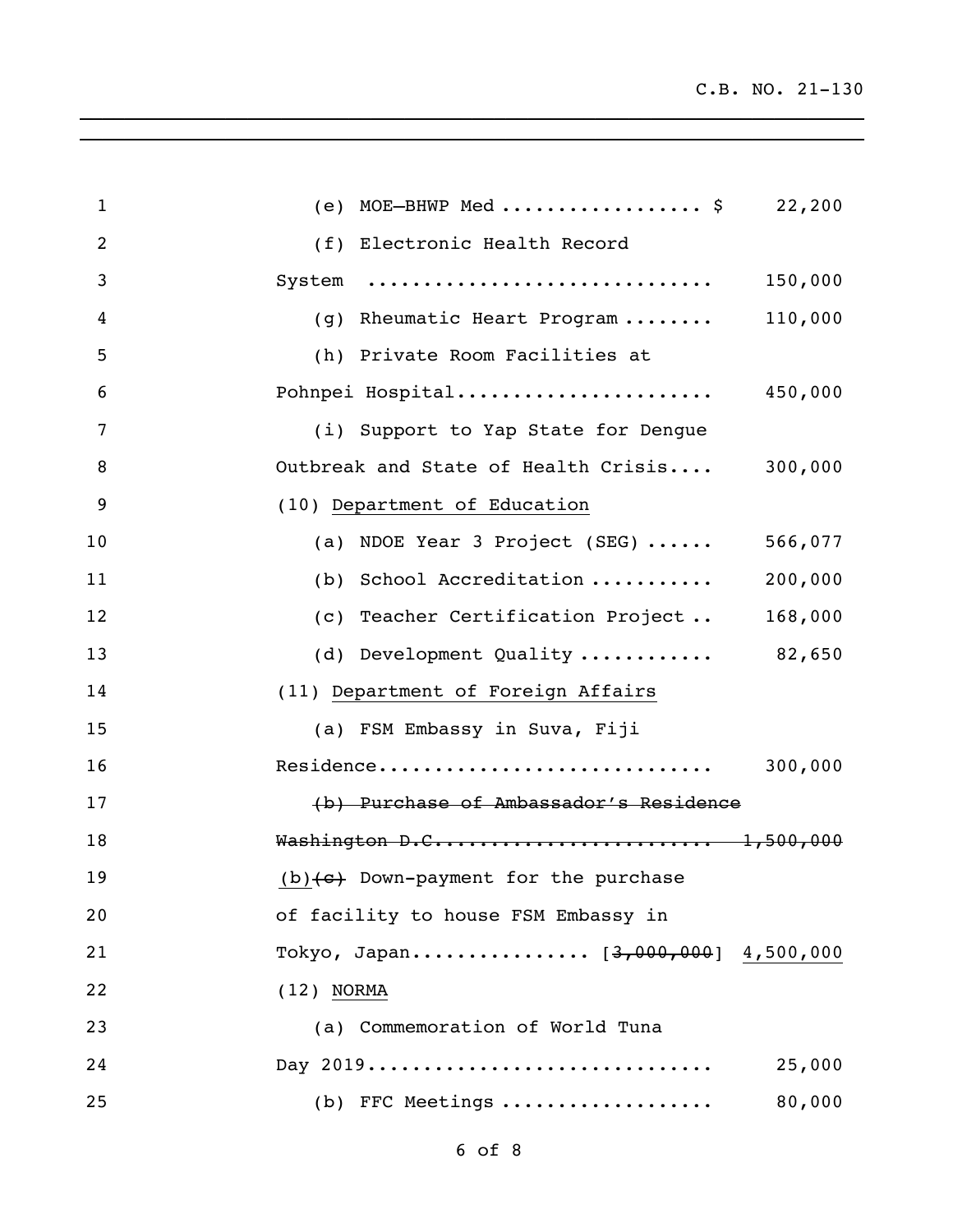| $\mathbf 1$    | (13) National Postal Services                   |
|----------------|-------------------------------------------------|
| $\overline{2}$ | (a) Postal Management and Financial             |
| 3              | 210,000                                         |
| 4              | (14) Telecommunication Regulatory Authority     |
| 5              | 150,000<br>(a) Subsidy: Startup needs of TRA    |
| 6              | (15) Other Capital and Human Resources          |
| 7              | Development                                     |
| 8              | (a) Conservation Society in each                |
| 9              | state to be apportioned as follows: 200,000     |
| 10             | $(1)$ Kosrae  50,000                            |
| 11             | (2) Pohnpei  50,000                             |
| 12             | (3) Chuuk  50,000                               |
| 13             |                                                 |
| 14             | (b) Pohnpei State Supreme Court  100,000        |
| 15             | (c) Capital Improvement Projects:               |
| 16             | 300,000<br>Kosrae $-$ for 3G coverage           |
| 17             | (d) Capital Improvement Projects:               |
| 18             | Pohnpei<br>300,000                              |
| 19             | (e) Capital Improvement Projects:               |
| 20             | Chuuk - to be apportioned as follows: $300,000$ |
| 21             | (1) Mida's Vessels  50,000                      |
| 22             | (2) Sea Haven Charter $50,000$                  |
| 23             | (3) Weno Road & heavy Equipment                 |
| 24             | purchase 200,000                                |
| 25             | (f) Capitol Improvement Projects:               |